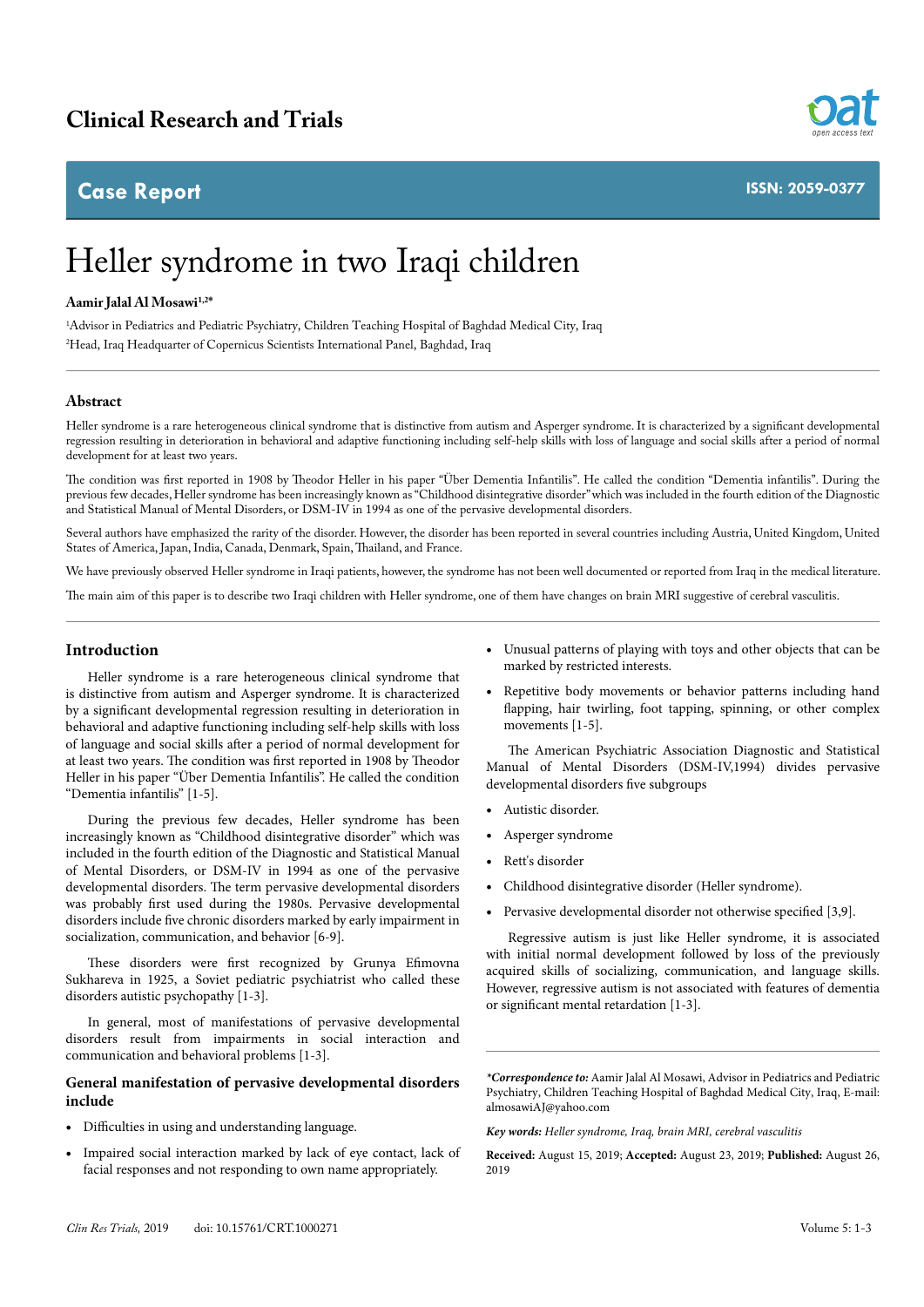**Pervasive developmental disorders has recently been called autism spectrum disorder mostly by the American Psychiatric Association, and the term pervasive developmental disorders has been used with the term autism spectrum disorder interchangeably [2,3,9].**

We have previously observed Heller syndrome in Iraqi patients, however, the syndrome has not been well documented or reported from Iraq in the medical literature. The main aim of this paper is to describe two Iraqi children with Heller syndrome, one of them have changes on brain MRI suggestive of cerebral vasculitis.

# **Case Report**

The first patient was born on the 18<sup>th</sup> of August, 2014 and was first seen at the age of four years and ten months (His weight was 18 kilograms). He was the product of a consanguineous marriage, and he was one of twins. He was considered normal until shortly after the age of two and half years when the family thought that he was gradually becoming stupid with gradual deterioration of social interaction. Thereafter, he experienced loss of adaptive self-care skills with loss of bowel control and the development of repetitive behaviors. His early development was considered better than his twin sister, and the family was sure that he started speaking before his twin sister.

At the clinic (Figure 1), the boy was not saying any word, but he was responding to his name and had some eye contact, but he was not communicating or responding to any question or request. He showed marked repetitive behaviors.



Figure 1. At the clinic, the boy showed minimal eye contact, and was not communicating or responding to any question or request, and showed marked repetitive movements

Electroencephalography and brain CT-scanning didn't show obvious abnormality.

#### **The boy was initially treated with:**

Intramuscular cerebrolysin 5ml daily for 10 days, followed by 10 injection given on alternate days. Oral prochloperazine 1m at night.

The family reported some improvement in many aspects of his illness including speech after one month of treatment.

The second patient was first seen on the 30<sup>th</sup> of June, 2019. The child's development was considered normal by the age of four years, and his illness started insidiously with:

- Gradual deterioration in speech and cognition.
- Development of abnormal behaviors including motor stereotypies.
- Loss of communication and social skills.
- Deterioration in adaptive self-care skills including bowel and bladder control, eating, dressing and undressing.

Within several months, the boy reached a state of overtly bizarre behavior and dementia, and was saying nothing. His motor functions remained good and enabled him to do things like bizarre dancing. He didn't develop abnormal movements suggesting seizure nor chorea, and he didn't have ataxia, but he was sometimes deliberately walk on his toe, an abnormality that was corrected by a yell from his father. There was no history of significant fever, headache, or impaired consciousness. Family history was negative.

Early pediatric Huntington disease and subacute sclerosing panencephalitis were considered but were mostly unlikely diagnoses. Although the child was responding to name most of the time and had rather acceptable eye contact most of the time, clinically his illness went more with a diagnosis of Heller dementia.

This case demonstrate a strange failure in seeking the appropriate consultant and a strange failure of making appropriate referral by doctors.

When the child aged seven years the parents consulted a practitioner of internal medicine A.M.A, who referred the patient to the private clinic of a very old retired neurosurgeon S.W who himself had Parkinson disease, and the practitioner wrote in his referral message "The patient was seen by many doctors with no response for your kind management.

At the clinic (Figure 2), the boy showed marked repetitive movements, and was rather uncontrollable and tried to move from place to place in the room.

Brain CT-scan performed during November,2014 showed normal findings.

Electroencephalography performed on the 20<sup>th</sup> of January 2016 showed didn't show any epileptiform discharges, paroxysmal activity or focal abnormality.

On the first of November,2016, brain MRI showed single small right parietal hyperintense signal suggesting vasculitis.

Before referral, may tests were performed including tests for Wilson disease and lead poisoning, and all were negative.

On February, 13, 2019, a large number of immunologic screening tests were performed, and all were negative.